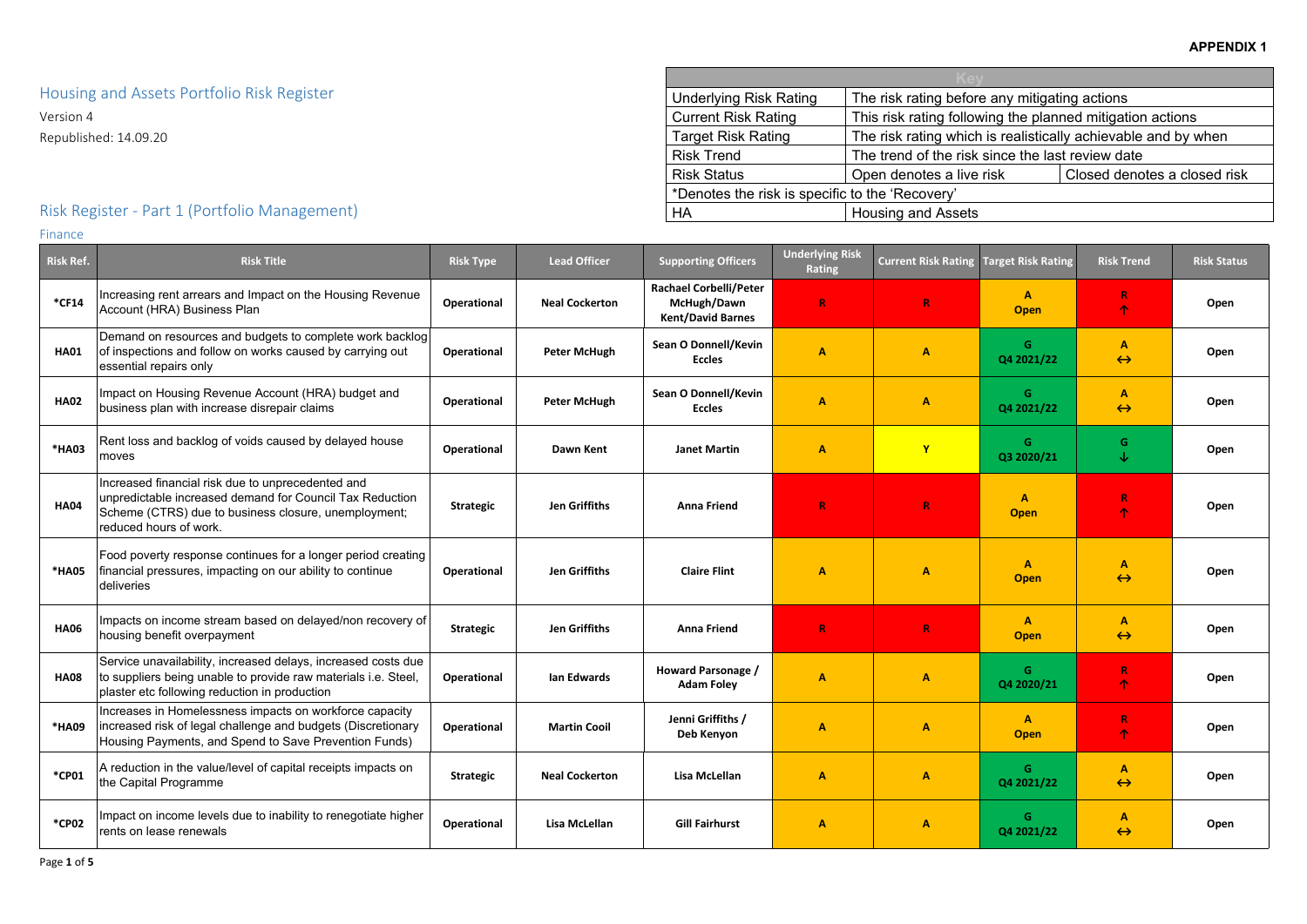| <b>Risk Ref.</b> | <b>Risk Title</b>                                                                                                                                        | <b>Risk Type</b>   | <b>Lead Officer</b>   | <b>Supporting Officers</b>             | <b>Underlying Risk</b><br><b>Rating</b> | <b>Current Risk Rating</b> | <b>Target Risk Rating</b>    | <b>Risk Trend</b>      | <b>Risk Status</b> |
|------------------|----------------------------------------------------------------------------------------------------------------------------------------------------------|--------------------|-----------------------|----------------------------------------|-----------------------------------------|----------------------------|------------------------------|------------------------|--------------------|
| *CP03            | Impact on income due to tenants seeking an extension of<br>rent deferrals                                                                                | Operational        | Lisa McLellan         | <b>Gill Fairhurst</b>                  | $\mathbf R$                             | $\mathbf{R}$               | $\mathbf{A}$<br>Q4 2021/22   | A<br>$\leftrightarrow$ | Open               |
| *CP04            | Impact on income due to an increase level of voids within our<br>commercial and industrial estate                                                        | Operational        | Lisa McLellan         | <b>Gill Fairhurst</b>                  | $\mathbf{A}$                            | A                          | G<br>Q4 2021/22              | A<br>$\leftrightarrow$ | Open               |
| *CP06            | An increase in property costs due to the unsustainability of<br><b>Community Assets</b>                                                                  | <b>Strategic</b>   | <b>Neal Cockerton</b> | Lisa McLellan/Gill<br><b>Fairhurst</b> | $\mathbf{A}$                            | $\mathbf{Y}$               | G<br>Q4 2020/21              | R<br>个                 | Open               |
| *CP07            | An increase in property costs for the Council due to the<br>unsustainability of Alternative Delivery Models (ADM's)                                      | <b>Strategic</b>   | <b>Neal Cockerton</b> | Lisa McLellan                          | $\mathbf{A}$                            | G                          | G<br>Q4 2020/21              | G.<br>↓                | Open               |
| <b>*CP08</b>     | Delays in the Capital Programme due to contractors going<br>into administration                                                                          | Operational        | <b>Neal Cockerton</b> | Ian Edwards/Glyn<br>Garbutt            | $\overline{A}$                          | G.                         | G<br>Q4 2020/21              | G.<br>$\downarrow$     | Open               |
| *CP11            | Costs and complexities with the return and reinstatement of<br>Deeside Leisure Centre (DLC) due to an extended period of<br>use as an emergency hospital | Operational        | <b>Colin Everett</b>  | <b>Neal Cockerton/Mike</b><br>Welch    | $\mathbf R$                             | A                          | $\mathbf{A}$<br>Q4 2021/22   | G.<br>↓                | Open               |
| *HA18            | Reduced house delivery and increased cost ability to spend<br>allocated grant impacts negatively resulting in Welsh<br>Government claw back              | Operational        | <b>Melville Evans</b> | <b>Gordon Ronald</b>                   | $\mathbf{A}$                            | A                          | G<br>Q4 2021/22              | A<br>$\leftrightarrow$ | Open               |
| <b>HA19</b>      | Increasing rent arrears impacts negatively on North East<br><b>Wales Homes Business Plan</b>                                                             | <b>Operational</b> | <b>Melville Evans</b> | <b>Paula Marshall</b>                  | $\mathbf{A}$                            | $\mathbf R$                | G<br>Q4 2021/22              | R<br>个                 | Open               |
| *HA20            | Increase in demand for responsive repairs and planned<br>works once lock down restrictions are eased (NEW Homes)<br>Increased cost and resource          | Operational        | <b>Melville Evans</b> | <b>Paula Marshall</b>                  | $\mathbf{A}$                            | A                          | G<br>Q4 2021/22              | A<br>$\leftrightarrow$ | Open               |
| *HA21            | Backlogged voids impact negatively on the New Homes<br><b>Business Plan</b>                                                                              | Operational        | <b>Melville Evans</b> | <b>Paula Marshall</b>                  | $\mathbf{A}$                            |                            | G.<br>Q4 2021/22             | G.<br>↓                | Open               |
| <b>HA22</b>      | Increased financial pressures on the Housing Revenue<br>Account (HRA) due to high demand for responsive repairs<br>and planned works                     | Operational        | <b>Peter McHugh</b>   | Kevin Eccles/ Sean<br>O'Donnell        | $\mathbf{A}$                            | $\mathbf{A}$               | $\overline{A}$<br>Q4 2021/22 | A<br>$\leftrightarrow$ | Open               |
| *HA23            | Increase costs and reputational damage due to inability to<br>complete Welsh Housing Quality Standards (WHQS) by 2020                                    | Operational        | <b>Peter McHugh</b>   | Sean O Donnell                         | $\, {\bf R}$                            | $\mathbf R$                | G<br>Q4 2021/22              | G.<br>$\downarrow$     | Open               |

## **Workforce**

| <b>Risk Ref.</b> | <b>Risk Title</b>                                                                                                                    | <b>Risk Type</b>   | <b>Lead Officer</b> | <b>Supporting Officers</b> | <b>Underlying Risk</b><br><b>Rating</b> | <b>Current Risk Rating Target Risk Rating</b> |            | <b>Risk Trend</b> | <b>Risk Status</b> |
|------------------|--------------------------------------------------------------------------------------------------------------------------------------|--------------------|---------------------|----------------------------|-----------------------------------------|-----------------------------------------------|------------|-------------------|--------------------|
| *HA24            | Unable to enforce tenancy conditions due to current legal<br>protections and court legal system backlog                              | <b>Operational</b> | Dawn Kent           | <b>Janet Martin</b>        |                                         |                                               | Q4 2020/21 | $\leftrightarrow$ | Open               |
| *HA25            | Unable to apply to social distancing rules during project<br>delivery putting surveyors, contractors and clients' health at<br>∣risk | <b>Operational</b> | Jen Griffiths       | <b>Rafaela Rice</b>        |                                         |                                               | Q4 2020/21 | $\leftrightarrow$ | Open               |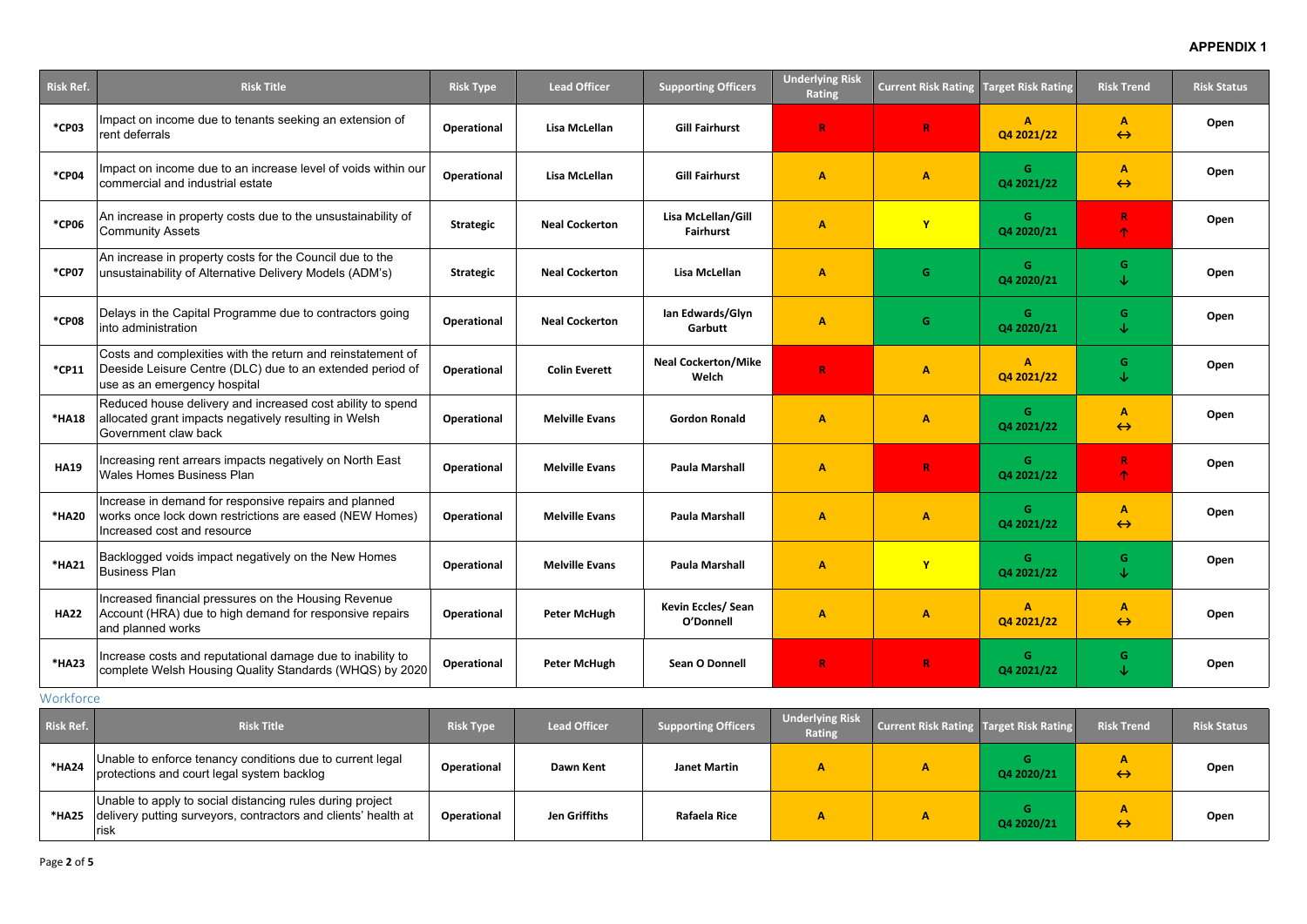| <b>Risk Ref.</b> | <b>Risk Title</b>                                                                                                                                                             | <b>Risk Type</b>   | <b>Lead Officer</b>                 | <b>Supporting Officers</b>             | <b>Underlying Risk</b><br>Rating        | <b>Current Risk Rating</b> | <b>Target Risk Rating</b> | <b>Risk Trend</b>      | <b>Risk Status</b> |
|------------------|-------------------------------------------------------------------------------------------------------------------------------------------------------------------------------|--------------------|-------------------------------------|----------------------------------------|-----------------------------------------|----------------------------|---------------------------|------------------------|--------------------|
| *HA26            | Delays in service delivery if there is a shortage/lack of<br>availability of Personal Protective Equipment (PPE) for<br>contractors and Flintshire County Council (FCC) staff | Operational        | <b>Jen Griffiths</b>                | Rafaela Rice                           | $\mathbf{A}$                            | $\mathbf{A}$               | G<br>Q4 2020/21           | A<br>$\leftrightarrow$ | Open               |
|                  | <b>Property and Assets</b>                                                                                                                                                    |                    |                                     |                                        |                                         |                            |                           |                        |                    |
| <b>Risk Ref.</b> | <b>Risk Title</b>                                                                                                                                                             | <b>Risk Type</b>   | <b>Lead Officer</b>                 | <b>Supporting Officers</b>             | <b>Underlying Risk</b><br><b>Rating</b> | <b>Current Risk Rating</b> | <b>Target Risk Rating</b> | <b>Risk Trend</b>      | <b>Risk Status</b> |
| <b>HA27</b>      | Increasing service demands to respond to HA04                                                                                                                                 | Operational        | <b>Jen Griffiths</b>                | <b>Anna Friend</b>                     | $\mathbf R$                             | R                          | A<br><b>Open</b>          | $\mathbb{R}$<br>个      | Open               |
| *CP09            | Services remain out of use for longer period suppliers' failure<br>and availability of equipment/materials                                                                    | <b>Operational</b> | <b>Peter McHugh/Glyn</b><br>Garbutt | Sean O'Donnell/Philip<br>Paton         | $\mathbf{A}$                            | $\mathbf{A}$               | G<br>Q4 2020/21           | R<br>个                 | Open               |
| *CP10            | Increased cost and insurance claims due to Increased levels<br>of vandalism or break-ins (connected to CP04 & CP06)                                                           | <b>Operational</b> | Lisa McLellan                       | Paul Brockley/Gill<br><b>Fairhurst</b> | $\mathbf{A}$                            | G                          | G.<br>Q4 2021/22          | G.<br>$\downarrow$     | <b>Closed</b>      |
| *HA30            | Weak performance and reputational damage as development<br>programmes are slow to commence                                                                                    | <b>Operational</b> | <b>Jen Griffiths</b>                | <b>Rafaela Rice</b>                    | $\mathbf{A}$                            | $\mathbf{A}$               | G.<br>Q4 2020/21          | A<br>$\leftrightarrow$ | Open               |
| *HA31            | Delays on project starts dependant on components<br>availability                                                                                                              | Operational        | <b>Jen Griffiths</b>                | <b>Rafaela Rice</b>                    | $\mathbf{A}$                            | A                          | G.<br>Q4 2020/21          | Α<br>$\leftrightarrow$ | Open               |
| *HA32            | Inability to deliver housing adaptations due to the health of<br>the clients and vulnerability                                                                                | <b>Operational</b> | <b>Jen Griffiths</b>                | <b>Rafaela Rice</b>                    | $\mathbf{A}$                            | A                          | G.<br>Q4 2020/21          | A<br>$\leftrightarrow$ | Open               |
| *HA33            | People not having suitably safe and adapted accommodation<br>due to the delay of service reinstatement. Quality of life<br>issues customers and reputational damage           | <b>Operational</b> | <b>Jen Griffiths</b>                | <b>Rafaela Rice</b>                    | $\mathbf{A}$                            | A                          | G<br>Q4 2020/21           | A<br>$\leftrightarrow$ | Open               |
| *HA34            | Suppliers unable to provide components for critical<br>installations leading to increased delay and service<br>unavailability for long periods of time                        | <b>Operational</b> | <b>Glyn Garbutt</b>                 | <b>Philip Parton</b>                   | $\mathbf{A}$                            | A                          | G<br>Q2 2021/22           | A<br>$\leftrightarrow$ | Open               |
| *HA35            | Construction site controls post lockdown lead to slow<br>construction progress and increased costs                                                                            | Operational        | <b>Ian Edwards</b>                  | <b>Howard</b><br>Parsonage/Adam Foley  | $\mathbf{A}$                            | $\mathbf{A}$               | G<br>Q3 2020/21           | $\mathbb{R}$<br>个      | Open               |

# Governance and Legal

| Risk Ref. | <b>Risk Title</b>                                                                                                                                              | <b>Risk Type</b>   | <b>Lead Officer</b> | <b>Supporting Officers</b>            | <b>Underlying Risk</b><br><b>Rating</b> | <b>Current Risk Rating Target Risk Rating</b> |                 | <b>Risk Trend</b> | <b>Risk Status</b> |
|-----------|----------------------------------------------------------------------------------------------------------------------------------------------------------------|--------------------|---------------------|---------------------------------------|-----------------------------------------|-----------------------------------------------|-----------------|-------------------|--------------------|
| *HA36     | Breach of compliance, potential health and safety issue<br>around statutory inspections of declined access due to social<br>distancing and shielding customers | <b>Operational</b> | <b>Peter McHugh</b> | Sean O Donnell/Kevin<br><b>Eccles</b> | А                                       | А                                             | G<br>Q4 2021/22 | $\leftrightarrow$ | Open               |
| *HA37     | Property access and restrictions prevent routine and<br>obligatory inspections                                                                                 | <b>Operational</b> | Dawn Kent           | <b>Mike Angell</b>                    | A                                       | А                                             | G<br>Q4 2021/22 | $\leftrightarrow$ | Open               |
| *HA38     | Increase in anti-social behaviour and breaches of new social<br>distancing rules                                                                               | <b>Operational</b> | Dawn Kent           | <b>Mike Angell</b>                    | A                                       | А                                             | Q4 2020/21      | $\leftrightarrow$ | Open               |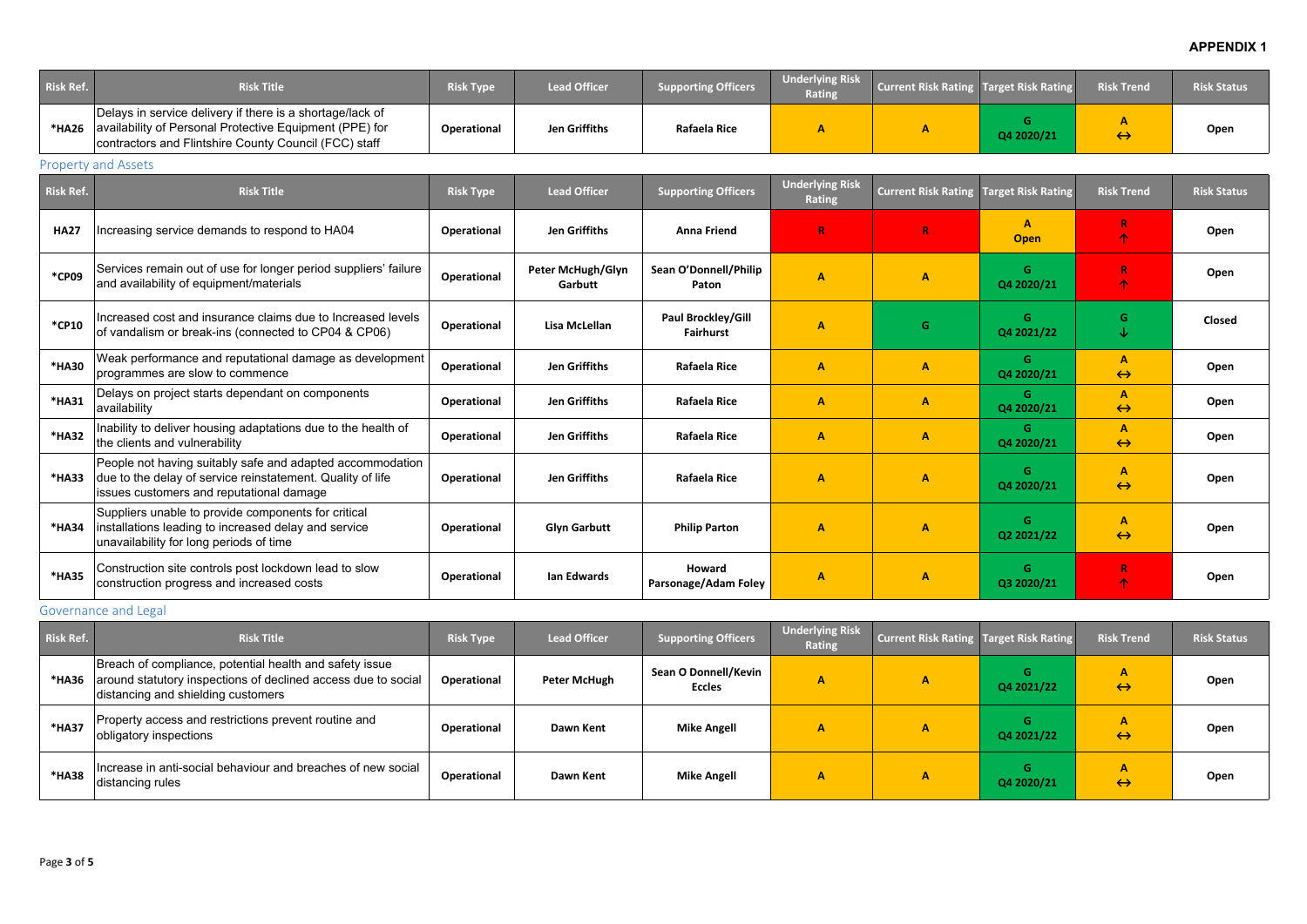# External Regulation

| <b>Risk Ref.</b> | <b>Risk Title</b>                                                      | <b>Risk Type</b>   | <b>Lead Officer</b> | <b>Supporting Officers</b> | <b>Underlying Risk</b><br>Rating | Current Risk Rating Target Risk Rating |            | <b>Risk Trend</b> | <b>Risk Status</b> |
|------------------|------------------------------------------------------------------------|--------------------|---------------------|----------------------------|----------------------------------|----------------------------------------|------------|-------------------|--------------------|
| <b>HA39</b>      | Inability to comply with Gas Safety Regulation (Gas servicing) $\vert$ | <b>Operational</b> | <b>Peter McHugh</b> | <b>Kevin Eccles</b>        |                                  |                                        | Q3 2020/21 | $\leftrightarrow$ | Open               |

ICT & Systems

| <b>Risk Ref.</b> | <b>Risk Title</b>                                                                                                      | <b>Risk Type</b> | <b>Lead Officer</b>   | <b>Supporting Officers</b> | <b>Underlying Risk</b><br><b>Rating</b> | Current Risk Rating Target Risk Rating |      | <b>Risk Trend</b> | <b>Risk Status</b> |
|------------------|------------------------------------------------------------------------------------------------------------------------|------------------|-----------------------|----------------------------|-----------------------------------------|----------------------------------------|------|-------------------|--------------------|
| <b>HA40</b>      | Unable to deliver key operational services due to lack of<br>support and responsiveness from external system suppliers | <b>Strategic</b> | <b>Neal Cockerton</b> | <b>Service Managers</b>    |                                         |                                        | Open | $\leftrightarrow$ | Open               |

# Risk Register - Part 2 (Portfolio Service & Performance)

Housing Programmes

| <b>Risk Ref.</b> | <b>Risk Title</b>                                                                                         | <b>Risk Type</b> | <b>Lead Officer</b>   | <b>Supporting Officers</b> | <b>Underlying Risk</b><br><b>Rating</b> | Current Risk Rating Target Risk Rating |            | <b>Risk Trend</b> | <b>Risk Status</b> |
|------------------|-----------------------------------------------------------------------------------------------------------|------------------|-----------------------|----------------------------|-----------------------------------------|----------------------------------------|------------|-------------------|--------------------|
| *HA41            | SHARP programme slow to recover impacting negatively on list<br>our own house build programme and targets | <b>Strategic</b> | <b>Melville Evans</b> | <b>Gordon Ronald</b>       |                                         |                                        | Q4 2021/22 | $\leftrightarrow$ | Open               |

# Housing & Asset Management

| Risk Ref. | <b>Risk Title</b>                                                                                                   | <b>Risk Type</b>   | <b>Lead Officer</b> | <b>Supporting Officers</b> | <b>Underlying Risk</b><br>Rating | <b>Current Risk Rating Target Risk Rating</b> |            | <b>Risk Trend</b> | <b>Risk Status</b> |
|-----------|---------------------------------------------------------------------------------------------------------------------|--------------------|---------------------|----------------------------|----------------------------------|-----------------------------------------------|------------|-------------------|--------------------|
| *HA42     | $\Box$ Increased housing void backlog requiring proactive<br>management to ensure properties let quickly and safely | <b>Operational</b> | <b>Peter McHugh</b> | Ian Peters/Dawn Kent       |                                  |                                               | Q4 2020/21 |                   | <b>Oper</b>        |

#### Homeless Prevention Services

| <b>Risk Ref.</b> | <b>Risk Title</b>                                                                                                                                                                                                                   | <b>Risk Type</b>   | <b>Lead Officer</b> | <b>Supporting Officers</b>            | <b>Underlying Risk</b><br><b>Rating</b> | <b>Current Risk Rating Target Risk Rating</b> |             | <b>Risk Trend</b> | <b>Risk Status</b> |
|------------------|-------------------------------------------------------------------------------------------------------------------------------------------------------------------------------------------------------------------------------------|--------------------|---------------------|---------------------------------------|-----------------------------------------|-----------------------------------------------|-------------|-------------------|--------------------|
| *HA43            | Increased demand for Housing Support Grant services and<br>capacity issues create delays and lengthy waits for services                                                                                                             | <b>Operational</b> | <b>Martin Cooil</b> | Lisa Pearson/Helen<br><b>Williams</b> | А                                       |                                               | <b>Open</b> |                   | Open               |
| *HA44            | SARTH register demand increases creating unmet need due<br>to shortages of existing social housing (Flintshire County<br>Council and Partners)                                                                                      | <b>Operational</b> | <b>Martin Cooil</b> | <b>Cheryl Marland</b>                 | A                                       |                                               | <b>Open</b> |                   | Open               |
| *HA45            | Private landlords face increasing financial pressures leading<br>to instability within the Private Rented Sector, less affordable<br>properties and increased demand and costs for social<br>housing providers and homeless service | <b>Operational</b> | <b>Martin Cooil</b> | Jenni Griffiths                       | A                                       |                                               | <b>Open</b> | 灬                 | Open               |

Closed Risks

| <b>Risk Ref.</b> | <b>Risk Title</b>                                                                                                                                                           | <b>Risk Type</b>                      | Lead Officer | <b>Supporting Officers</b> | <b>Underlying Risk</b><br>Rating    | Current Risk Rating Target Risk Rating |  | <b>Risk Trend</b> | <b>Risk Status</b> |
|------------------|-----------------------------------------------------------------------------------------------------------------------------------------------------------------------------|---------------------------------------|--------------|----------------------------|-------------------------------------|----------------------------------------|--|-------------------|--------------------|
| <b>HA07</b>      | Delays in the Capital Programme due to contractors going<br>linto administration                                                                                            | Risk removed due to duplication *CP08 |              |                            |                                     |                                        |  |                   |                    |
| <b>CP05</b>      | The level of voids within our commercial and industrial<br>estate increases – due to less demand from prospective<br>$\vert$ new tenants – with an impact on income targets |                                       |              |                            | This risk has been merged with CP04 |                                        |  |                   |                    |